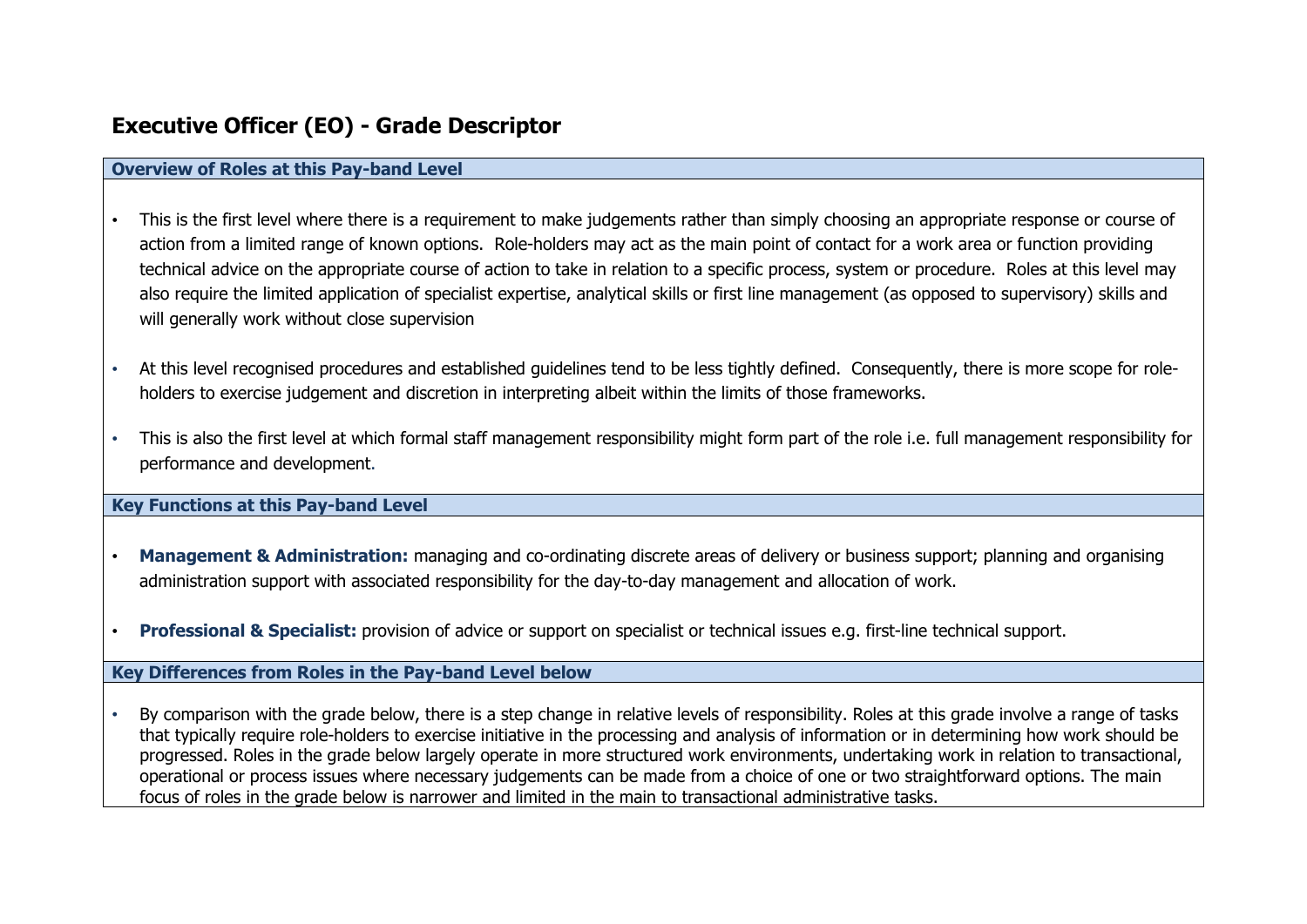# **Knowledge & Skills**

- Roles at this level will require an understanding of the work area as well as a general understanding of its links to other work areas. Most roles will require new entrants to spend an extended period of time to become fully effective in the role.
- For roles where the main focus is on providing first level specialist input to a particular area of activity, role-holders will require specialist (graduate or equivalent) qualifications and may also require an extended period of training to acquire relevant specialist knowledge and expertise.
- Additionally, good oral and written communication skills together with interpersonal skills are key requirements. For some roles first level management skills will also be a requirement.

### **Contacts & Communications**

- Contacts at this level will typically focus on providing advice on specialised but established procedures and related matters to staff and to external stakeholders.
- Role holders may act as the main point of contact for a work area. As such they will be involved in providing technical advice and support to staff or external providers on the appropriate course of action to take mainly in relation to a specific process, system or procedure. For example, providing advice on policy and procedural matters; solving user technical problems; arranging on-line publications etc.

## **Problem Solving**

• The majority of problems at this level will revolve around the collection, organisation and analysis of information or the investigation of specific issues. Role-holders will be expected to identify gaps in information, conduct analyses to highlight and prioritise issues for further investigation and prepare reports to support decision making by more senior staff. Some problems may raise new issues which may require a greater degree of fact-finding and analysis in order to identify an appropriate solution.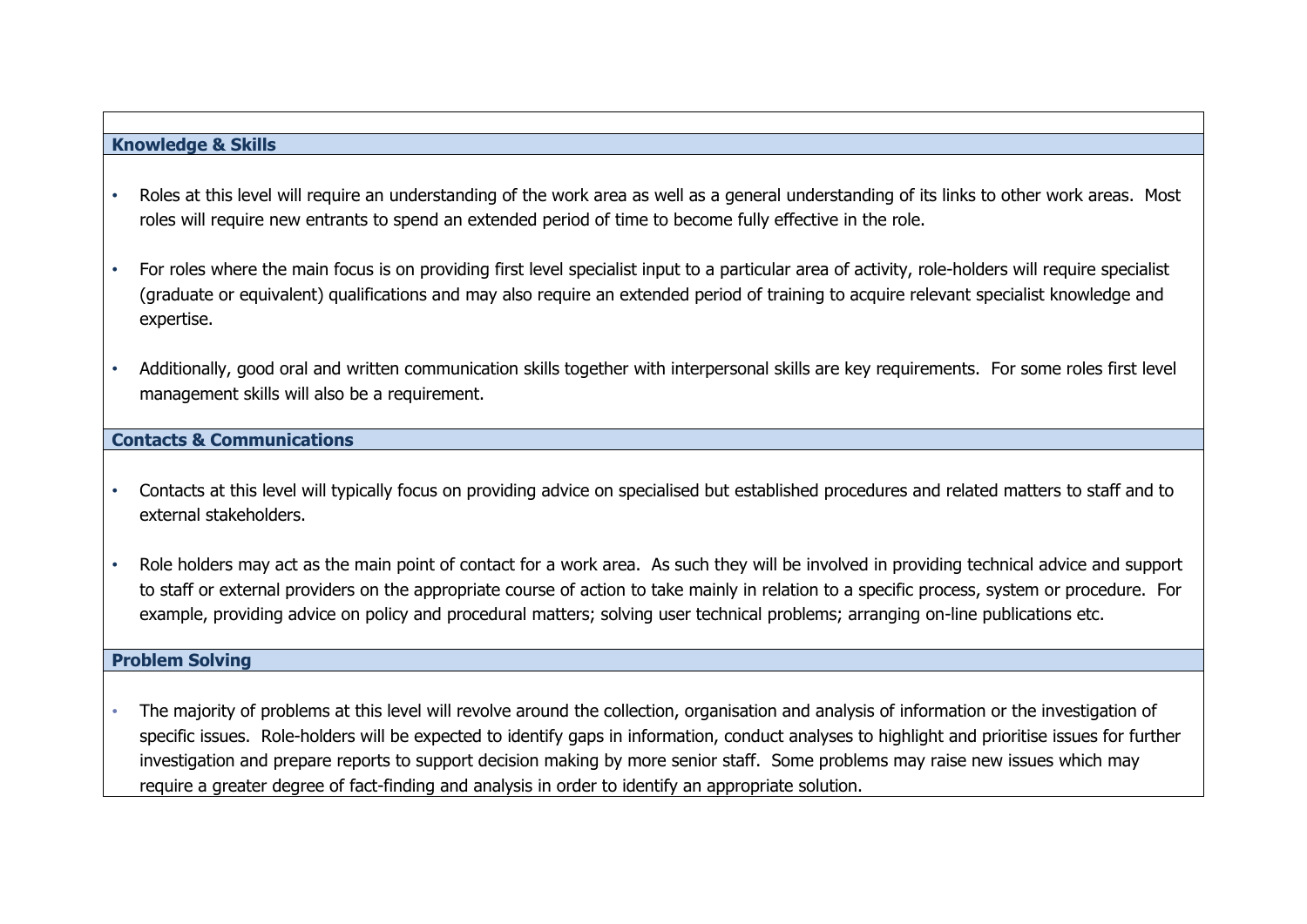- Roles at this level are often involved in analysing data or information and providing technical advice and support to staff or external stakeholder on the appropriate course of action to take in relation to a specific process, system or procedure. In this latter respect roleholders may act as the main point of contact for a work area providing advice on specialised but established procedures or processes recommending alternative courses of action as appropriate.
- For those roles which encompass first-line management responsibilities role-holders will ensure effective operation on a day-to-day basis, reviewing and monitoring work activities and resolving problems referred by junior staff.

## **Decision Making**

- At this level decision making will mainly relate to choosing the appropriate course of action from a limited range of options. In general terms work will require an analysis of all available information and possibly, an investigation of the background, events or actions giving rise to the issue at hand.
- Role-holders will also analyse data, management information or financial information and prepare factual reports highlighting key facts, issues and trends (and in some instances recommendations) for consideration by more senior staff.
- Role-holders with first line management responsibilities will take decisions relating to the delegation and allocation of work, setting shortterm priorities and appropriate standards.

#### **Autonomy**

- Roles at this level usually work within a framework of recognised procedures and established guidelines. However, there will be some discretion to vary or tailor individual courses of action according to the circumstances of the case or issue at hand.
- Role-holders will be expected to work largely unsupervised organising their working day and adjusting priorities as required. However,